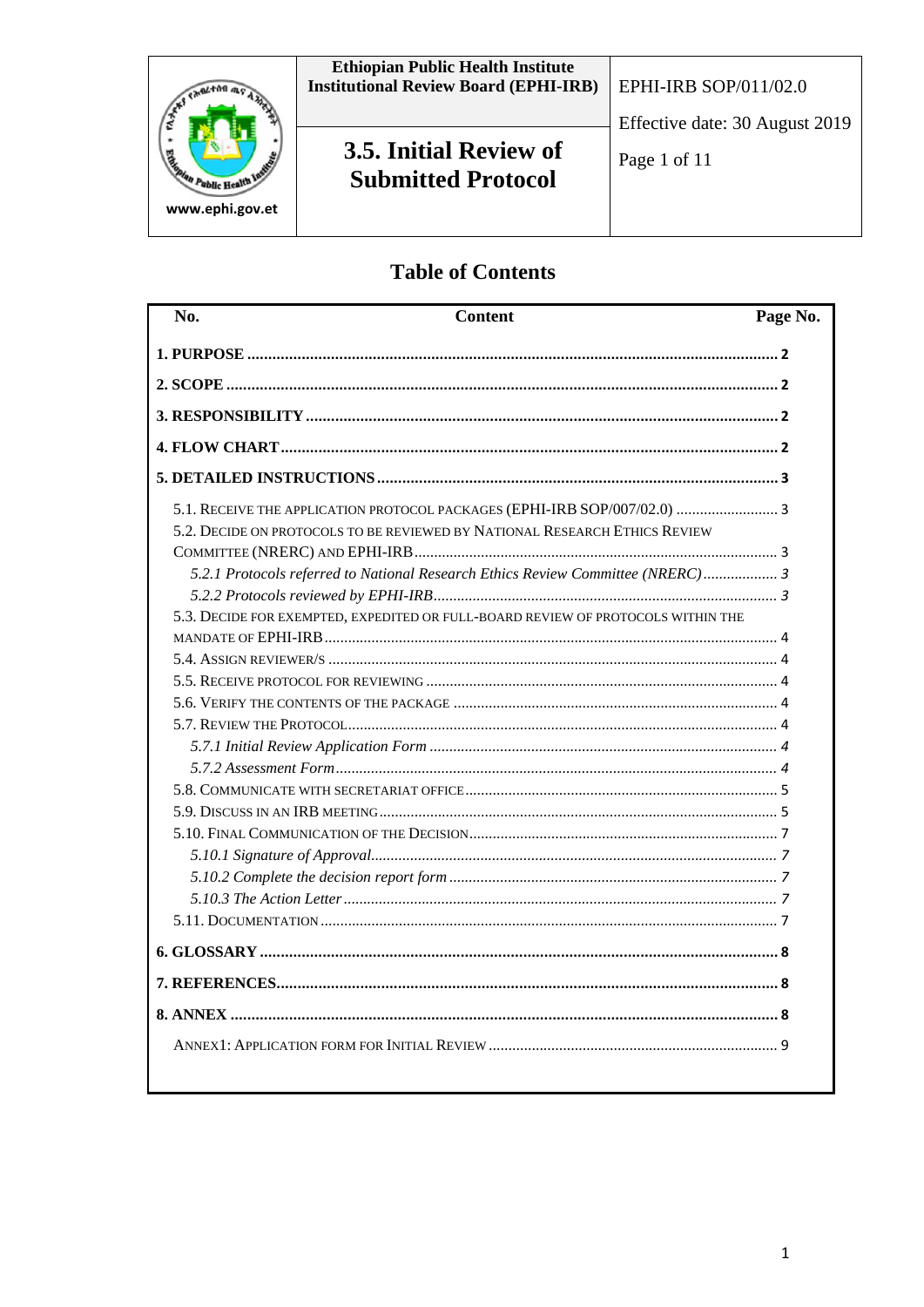

## **1. Purpose**

This standard operating procedure describes how the Institutional Review Board (IRB) manages to review an initially submitted protocol.

# **2. Scope**

This SOP applies to the review process of the study protocol package submitted for the first time.

# **3. Responsibility**

It is the responsibility of the assigned reviewers to thoroughly review the study protocols delivered to them, give their decision, observation and comments to the IRB in the Assessment Form and return to the Secretariat Office on the date due.

The IRB Secretariat is responsible for receiving, verifying and managing the contents of both the hard copies and the electronic version of the received packages. In addition, the secretariat should create a protocol specific file, distribute the packages and get them reviewed by the IRB and deliver the review results to the applicants.

## **4. Flow chart**

| No. | <b>Activity</b>                                                                    | <b>Responsibility</b>  |
|-----|------------------------------------------------------------------------------------|------------------------|
|     | Receive the application protocol package                                           | <b>IRB</b> Secretariat |
| 2.  | Decide Protocols to be reviewed by EPHI-IRB IRB chairperson<br>and refer to NRERC  |                        |
| 3   | Decide for exempted, expedited or full-board IRB chairperson<br>review by EPHI-IRB |                        |
| 4   | Assign/decide reviewers                                                            | Chair person           |
| 5   | Receive protocol for reviewing                                                     | Reviewers              |
| 6   | Verify the contents of the package                                                 | Reviewers              |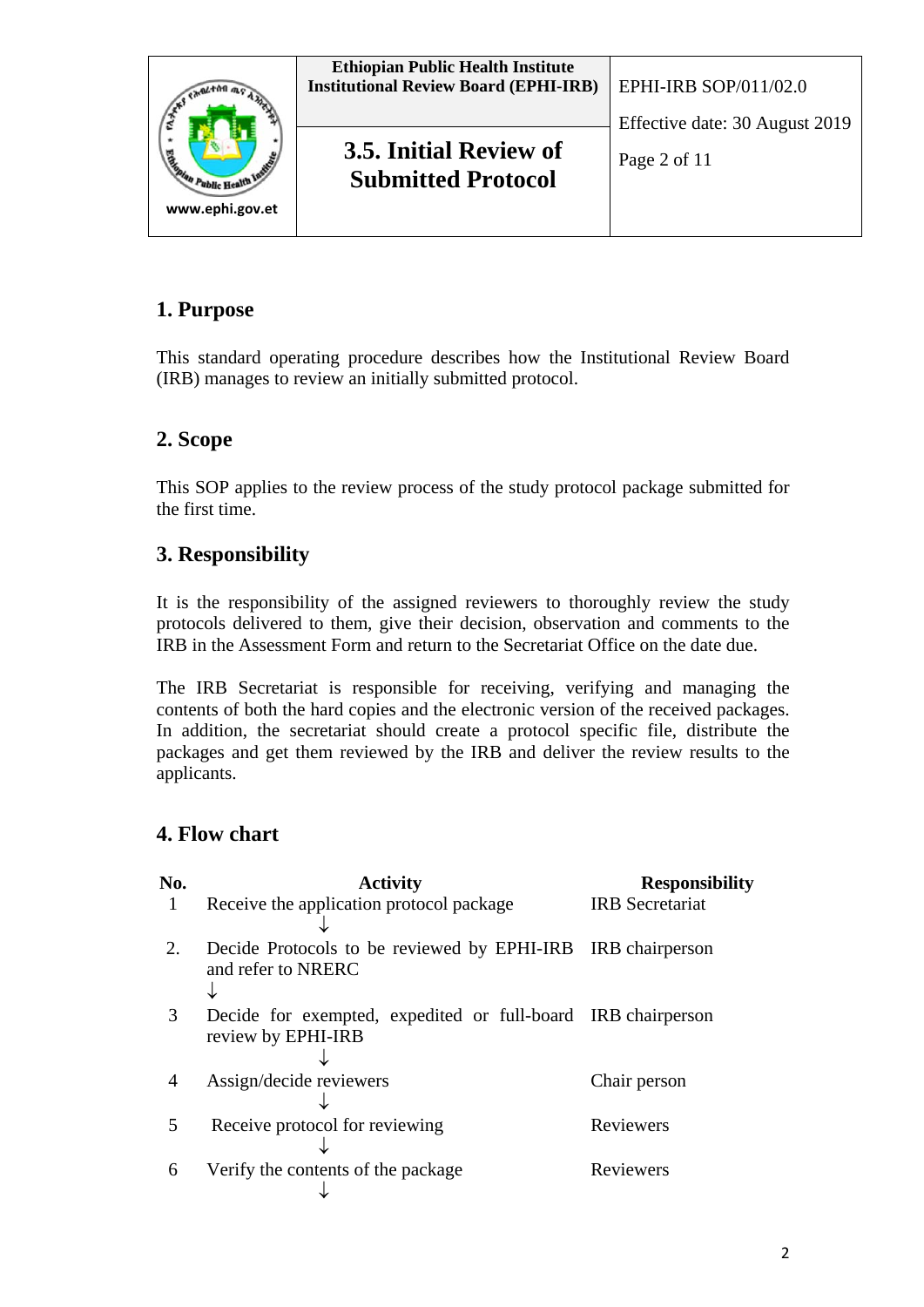| Signian Public Health<br>www.ephi.gov.et                 | <b>Ethiopian Public Health Institute</b><br><b>Institutional Review Board (EPHI-IRB)</b><br>3.5. Initial Review of<br><b>Submitted Protocol</b> | EPHI-IRB SOP/011/02.0<br>Effective date: 30 August 2019<br>Page 3 of 11 |  |
|----------------------------------------------------------|-------------------------------------------------------------------------------------------------------------------------------------------------|-------------------------------------------------------------------------|--|
| Reviewers<br>Review the protocol based on the assessment |                                                                                                                                                 |                                                                         |  |

|    | form                                |                                                        |
|----|-------------------------------------|--------------------------------------------------------|
| 8  | Communicate with secretariat office | <b>IRB</b> Secretariat/ <b>IRB</b><br>member/Reviewers |
| 9  | Discuss in IRB meeting              | IRB members/Reviewers/<br><b>IRB</b> Secretariat       |
| 10 | Final communication of the decision | IRB secretariat/ Chairperson                           |
|    | Documentation                       | <b>IRB</b> Secretariat                                 |

## **5. Detailed instructions**

#### **5.1.Receive the application protocol packages (EPHI-IRB SOP/007/02.0)**

- Check the submitted packages for completeness
- Receive Memorandum of Understanding (MoU) among collaborating parties for projects to be executed by two or more institutions
- Receive Material Transfer Agreement (MTA) between provider and recipient institutions for any biological material to be exported outside Ethiopia
- Contact applicant if not complete/ or additional information needed
- Receive full package protocol

## **5.2.Decide on protocols to be reviewed by National Research Ethics Review Committee (NRERC)and EPHI-IRB**

- **5.2.1 Protocols referred to National Research Ethics Review Committee (NRERC)**: Protocols on human genetic research; stem cell research; new devices for scaling up andclinical evaluations/trials of medicines and vaccines that are not registered for use in Ethiopia; protocols funded by manufacturers and pharmaceutical companies will be referred to NRERC
- **5.2.2 Protocols reviewed by EPHI-IRB**: All protocols on health, nutrition and related areas except those indicated on 5.2.1 will be reviewed by EPHI-IRB.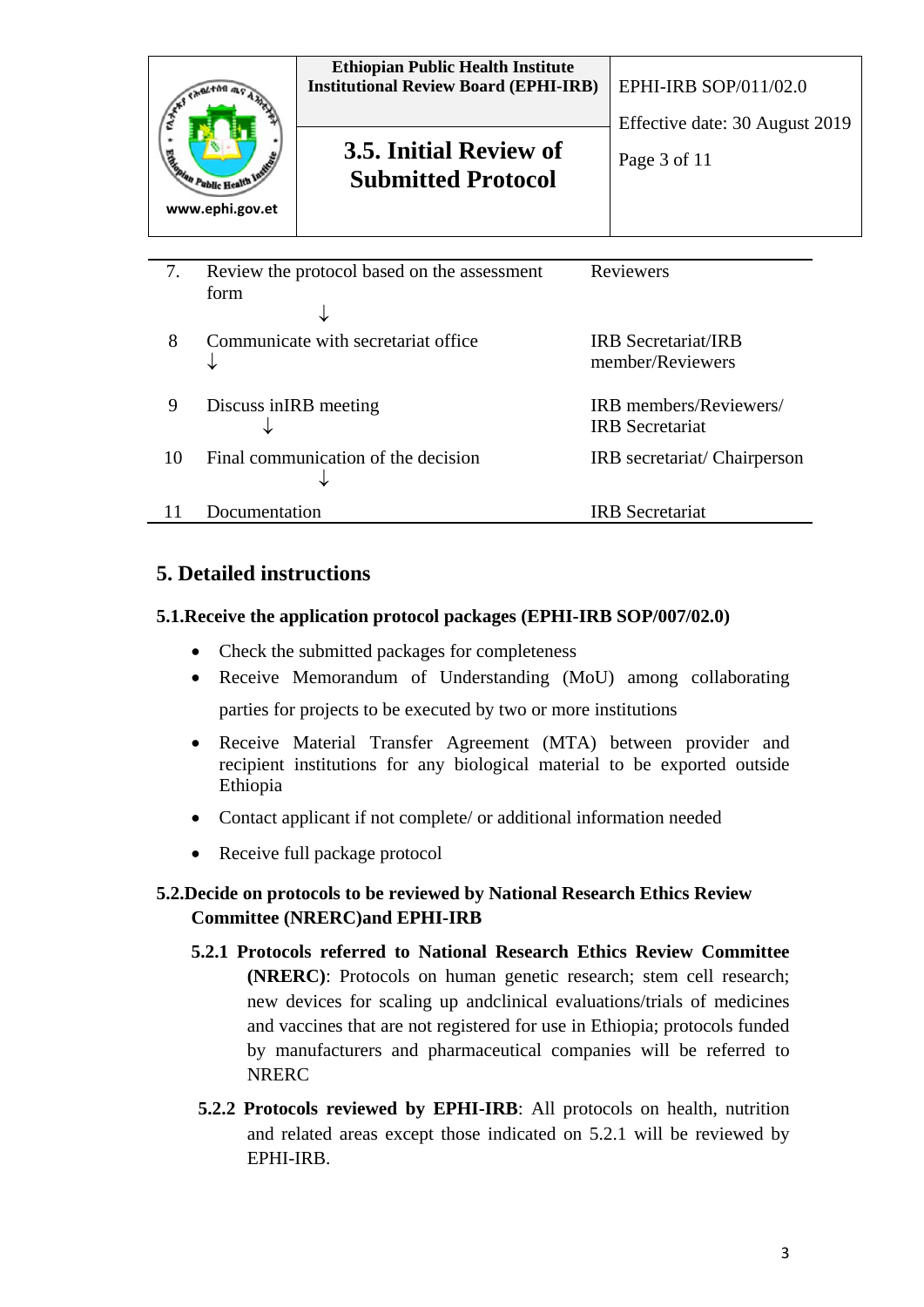

## **5.3.Decide for exempted, expedited or full-board review of protocols within the mandate of EPHI-IRB**

• The IRB chairperson determines the protocols to be reviewed through exempted, expedited process or full board review. The chairperson can however take submitted protocol to a full board meeting for determination, if he/she found it appropriate.

### **5.4. Assign reviewer/s**

- Identify appropriate reviewer/s based on the expertise required to review the protocol
- Send complete package protocol to the reviewer with the assessment form

### **5.5. Receive protocol for reviewing**

- Check the received packages for completeness
- Sign and date an acknowledgement form upon receiving the packages.
- Return the receipt form back to the IRB secretariat

### **5.6. Verify the contents of the package**

- Look for an Assessment Form EPHI-IRB AF 01-008/02.0
- Check the meeting date to see if he/she is available to attend the meeting
- Notify the IRB Secretariat if there are documents missing, or the specified date cannot be met.

### **5.7.Review the Protocol**

### **5.7.1 Initial Review Application Form**

- Check the form for completeness of the information and signatures of the principal investigator
- Check and attach the Initial Review Application Form EPHI-IRB 01- 011/02.0) to the Research Protocol.

### **5.7.2 Assessment Form**

• Use the Assessment Form EPHI-IRB AF 01-008/02.0 to guide the review and deliberation process.

*Note:* The completed Assessment Form is the official record of the decision reached by the IRB for the specific protocol.

• Consider the following criteria when performing the review: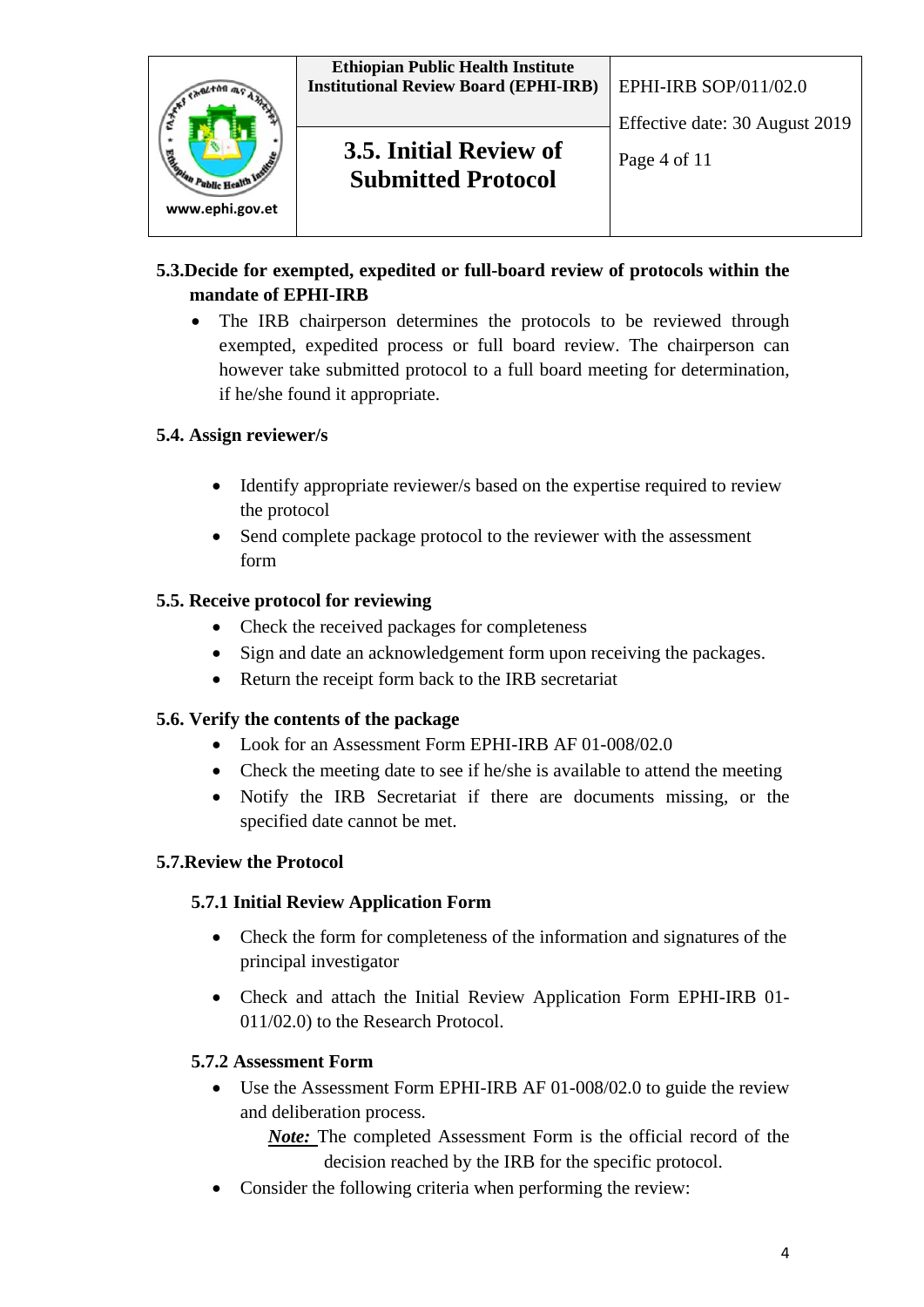

- minimize risks to participants
- risks must be reasonable in relation to anticipated benefits;
- participants are selected equitably
- informed consent is adequate, easy to understand and properly documented
- the research plan makes adequate provision for monitoring the data collected to ensure the safety of participants, where appropriate
- there are adequate provisions to protect the privacy of participants and to maintain the confidentiality of data, where appropriate and
- appropriate safeguards are included to protect vulnerable participants
- Other pertinent issues
- Make comments where appropriate
- Sign and date the reviewer's name
- Report your final remarks on the protocol using Assessment Report Form (EPHI-IRB AF 02-008/02.0)

#### **5.8. Communicate with secretariat office**

- Reviewers send their comments made using the assessment form on the protocol to the secretariat
- Principal investigator/designee requested to provide clarifications or answer to unclear issues, if there is/are any, to the secretariat
- Secretariat sends protocol  $\&$  other relevant documents to IRB members at least three days prior to the IRB meeting for their preparation to convened IRB meeting

### **5.9.Discuss in an IRB meeting** (except exempted: EPHI-IRB SOP/009/02.0; and expedited review:EPHI-IRB SOP/010/02.0)

- The primary reviewer presents a brief oral or written summary of the study design and his/her comments or can be presented by the IRB members/ chairperson in the absence of the primary reviewer(debriefing summary sheet)
- The Chairperson or designee entertains discussion on each document under consideration (e.g., protocol, informed consent, investigator's and site qualifications, advertisements).
- Recommendations for modifications to the protocol, consent form, and/or advertisements as requested by the IRB are noted in the meeting minutes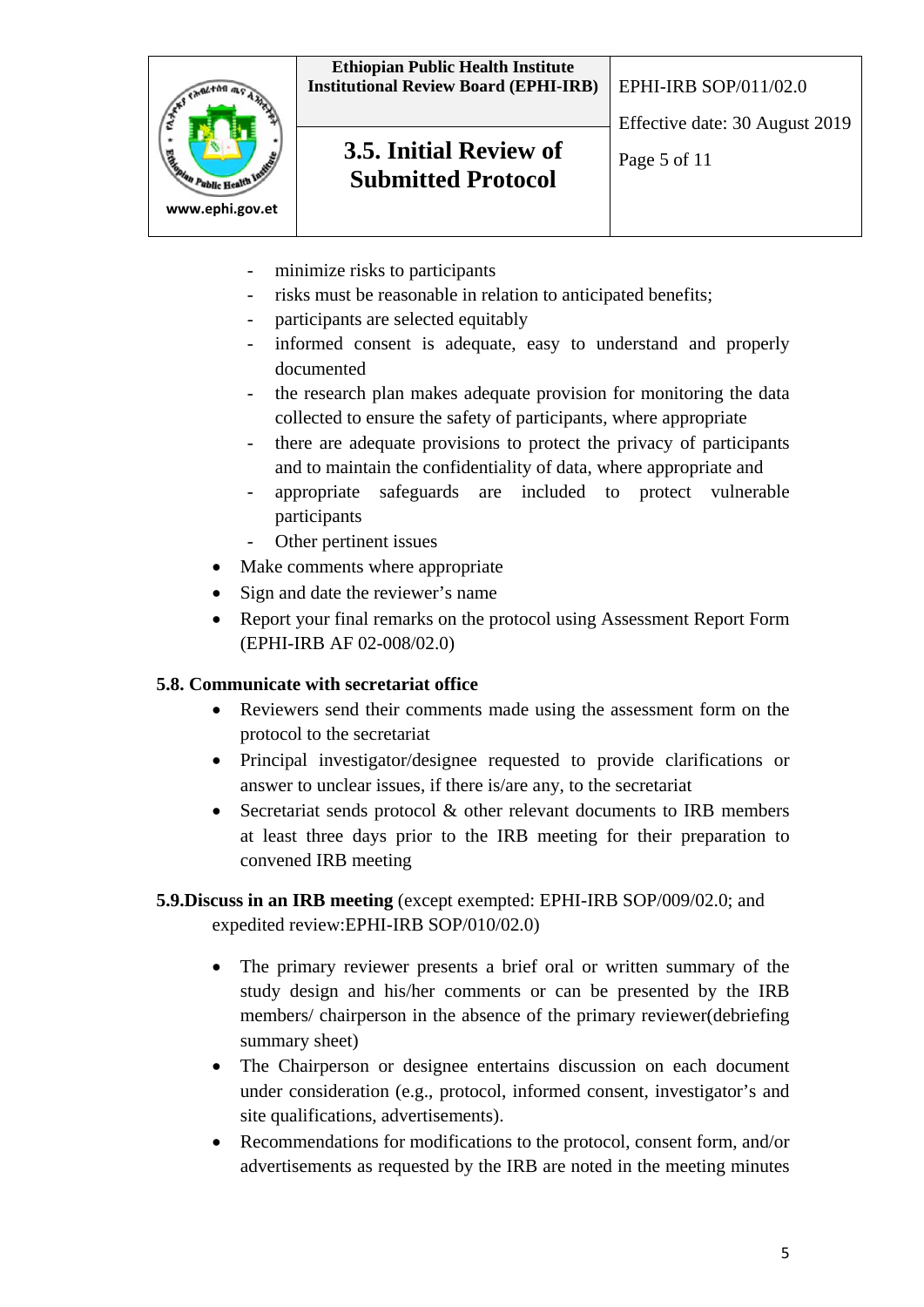



**3.5. Initial Review of**  $\left[\begin{array}{c} \mathsf{Page}\ 6 \text{ of } 11 \end{array}\right]$ **Submitted Protocol**

as 'with modifications made by IRB' and will be communicated to the investigator.

- The chairperson or designee calls for a separate vote on each element in review. The Committee votes to either:
	- Approve the study to start as presented with no modifications
	- Approve the study to start with committee approved modifications to the consent =*Approved with minor revision*
	- Require modifications to items noted at the convened meeting and follow-up by the chairperson, after receipt of the requested modifications = *Approved with minor revision*
	- Require modifications to the items and full board review of the materials = *Major revision or re-submission*
	- Request further information regarding the item and full Committee re-review of the material = *Major revision or re-submission*
	- Do not approve the study, stating the reason for disapproval = *Disapproved*
- If the study is approved, the board determines the frequency of Continuing Review (monitoring) from each investigator.
	- SERO sends an action letter along with the approved documents to the investigator
	- The letter contains, at a minimum, a listing of each document approved, the date set by the board for frequency of continuing review, and a review of other obligations and expectations from the investigator throughout the course of the study (EPHI-IRB AF 05- 008/02.0)
	- A computergenerated approval and expiration date is placed on every page of each consent form approved by theIRB.
- If the board votes not to approve the study, SERO immediately notifies the investigator in writing about the decision and the reason for not approving the study (EPHI-IRB AF 06-008/02.0)
- If the investigator wishes to apply/complain against the decision, he/she may do so by contacting SERO(EPHI-IRB AF 07-008/02.0)
- If the board requires modifications to any of the documents, the Secretariat either generates the revisions to the documents, or sends a written request of the specific changes to the investigator asking him or her to make the necessary changes and resubmit the documents to the IRB.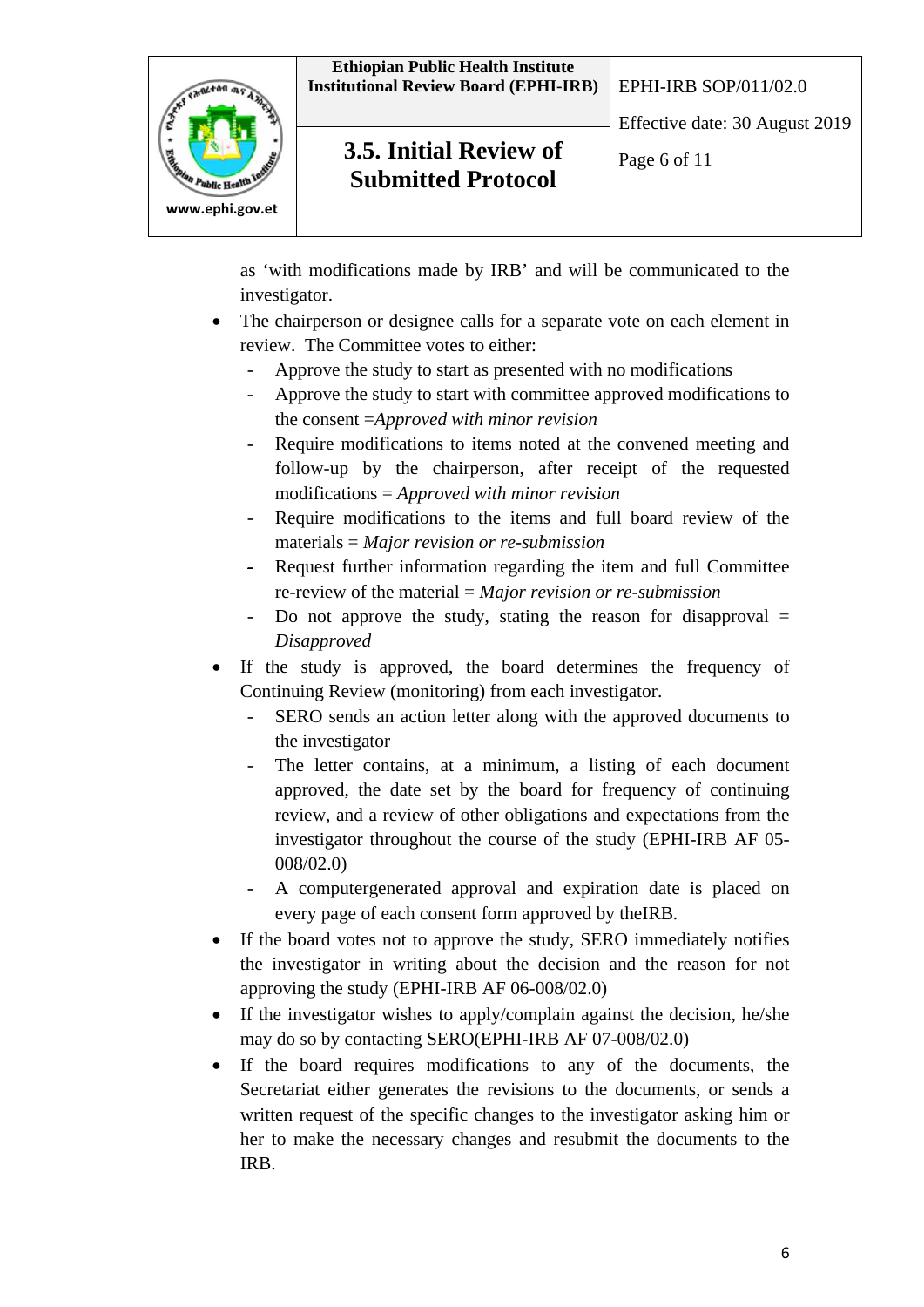

## **5.10.Final Communication of the Decision**

#### **5.10.1 Signature of Approval**

- Obtain and complete the appropriate forms, after a decision has been reached by the IRB
- Get signature from the Chairperson
- Date the form

### **5.10.2 Complete the decision report form**

- Complete the decision report form
- Get signature of the Chairperson
- Maintain and attach the completed assessment form and the minutes of the meeting relevant to the protocol review
- Process the above tasks *within 5 working days after the meeting*
- Get decision report form

#### **5.10.3 The Action Letter**

- Prepare an Action Letter to inform the investigator about the IRB's decision (EPHI-IRB AF 05-008/02.0 and EPHI-IRB AF 06-008/02.0)
- State clearly the actions that need to be taken by the investigator.
- For the decision disapproval, a notifying letter to the investigator or the project manager should state the followings:
- "If you wish apply complain against the decision, please contact theEPHI-IRB and submit your complaint in writing, addressed to the IRB Chairperson with justification as to why the complaint should be granted" (EPHI-IRB AF 07-008/02.0)
- Verify the correctness of the wordings and spelling.
- Send the action letter to the applicant within 10 working days.

#### **5.11.Documentation**

- Keep a copy of the Action Letter in the Correspondence file.
- Place the original documents of the Application Review, Assessment Forms and the decision form in sequence of protocol number in the Approved file.
- Document the files on appropriate shelf in the designated cabinet.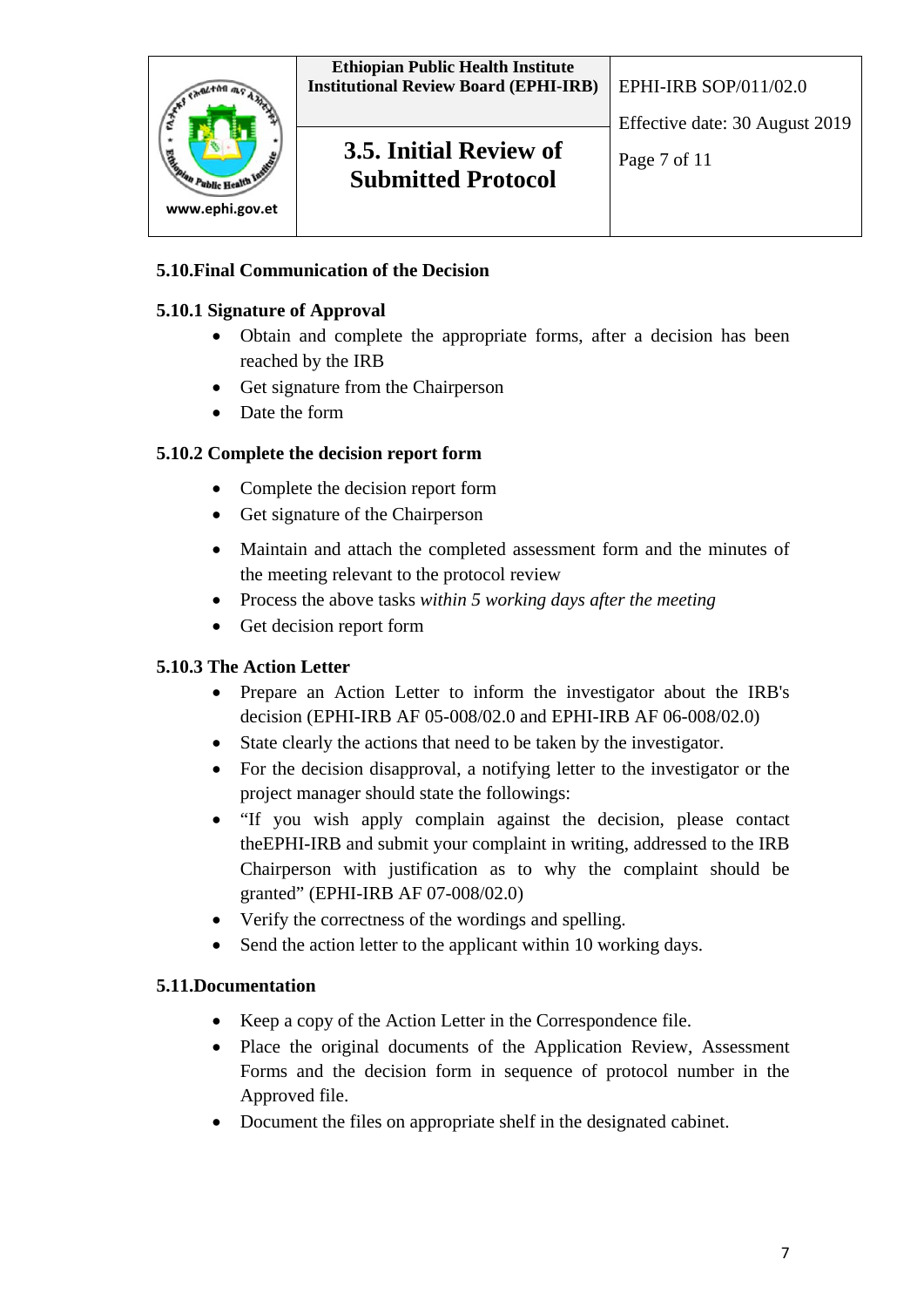

## **6. Glossary**

Initial Review The first-time review of that protocol made by two individual reviewers (IRB members or non-members) in advance of the full board meeting, and comments of the reviewers will be reported to the full board meeting.

- Phase I study Initial introduction of an investigational new drug (IND) into humans, studies designed to determine the metabolism and pharmacological actions of drugs in humans, and studies designed to assess the side effects associated with increasing doses.
- Phase II study A Study of drug metabolism, structure-activity relationships, and mechanism of action in humans, as well as studies in which investigational drugs are used as research tools to explore biological phenomena or disease processes.
- Phase III study A Study expands controlled and uncontrolled trials performed after preliminary evidence suggesting effectiveness of the drug has been obtained. They are intended to gather the additional information about effectiveness and safety that is needed to evaluate the overall benefit-risk relationship of the drug and to provide an adequate basis for physician labeling.

Phase IV study A study that seeks to expand an approved medication's use into a new population, new indication, or new dose.

Stipulation Specify as terms of or condition for an agreement, contract, etc. state, put forward for a necessary condition.

### **7. References**

- 1. World Health Organization, Standards and Operational Guidance for Ethics Review of Health-Related Research with Human Participant, 2011.
- 2. International Council for Harmonization of Technical Requirements for Pharmaceuticals for Human Use Guidance for Good Clinical Practice (ICH GCP) E6(R2), 2016.
- 3. Ministry of Science and Technology, National Research Ethics Review Guideline, 2014.
- 4. Relevant SOPs: EPHI-IRB SOP 007/02.0, EPHI-IRB SOP 008/02.0, EPHI-IRB SOP 027/02.0

## **8. Annex**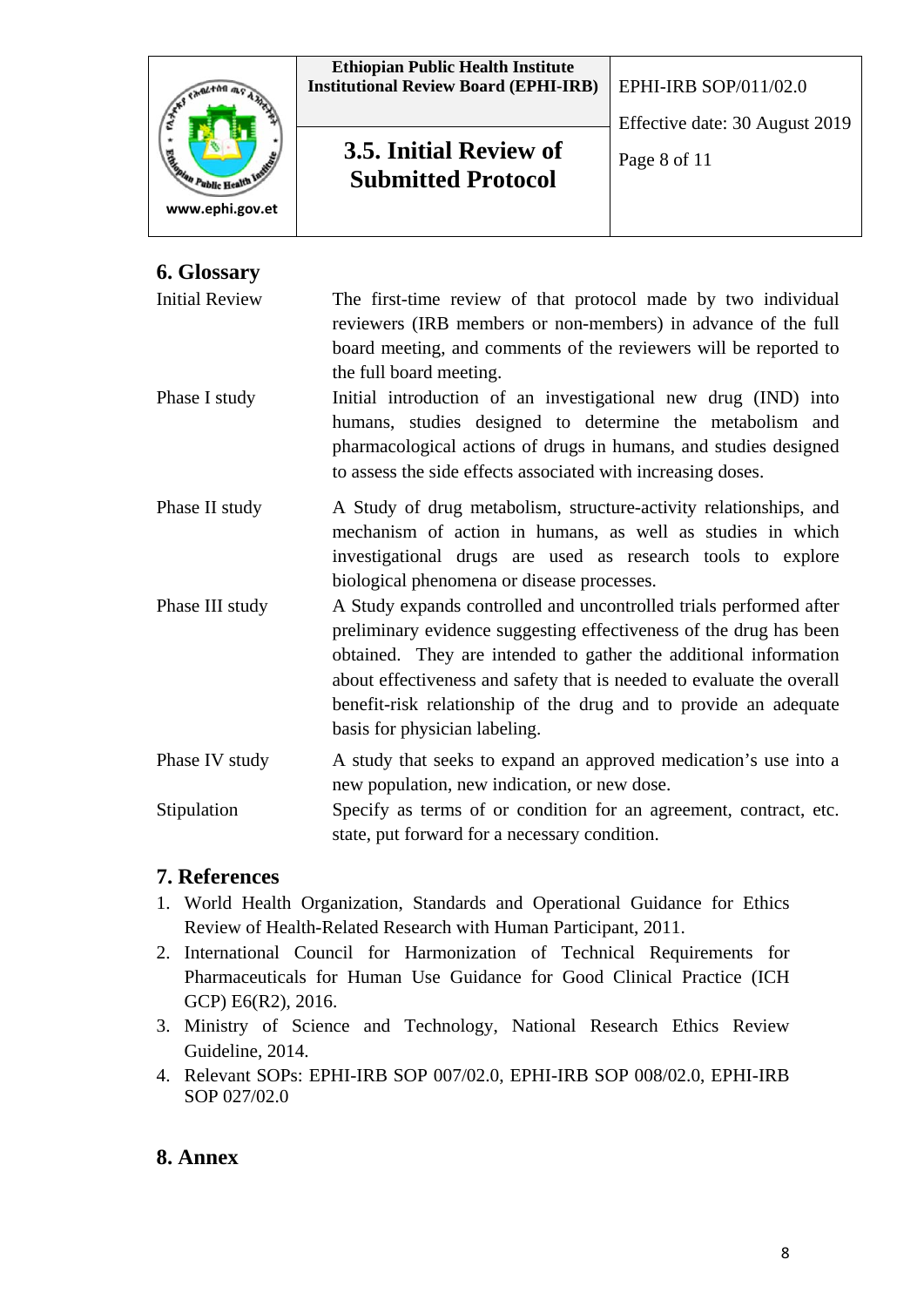

# Annex1: Application form for Initial Review (EPHI-IRB AF 01-011/02.0)

| Protocol Title:                                                                                                               |                                                  |          |  |  |  |
|-------------------------------------------------------------------------------------------------------------------------------|--------------------------------------------------|----------|--|--|--|
| Protocol number:                                                                                                              | Total Participants to be included:               |          |  |  |  |
| STUDY TYPE: (Mark "√" whichever apply to the study)                                                                           |                                                  |          |  |  |  |
| Survey<br>Social<br>Individual based                                                                                          | Medical<br>Community based                       |          |  |  |  |
| Observational<br>Screening<br>study                                                                                           | Intervention<br>Epidemiology                     |          |  |  |  |
| <b>Clinical Trial:</b><br>Phase II<br>Phase I<br>Phase III<br>Phase IV<br>Genetic Study □ Retrospective<br>Prospective $\Box$ |                                                  |          |  |  |  |
| STUDY POPULATION::   Healthy                                                                                                  | Patient<br>Vulnerable groups                     |          |  |  |  |
| <b>CHARACTERISTICS of PARTICIPANTS PARTICIPATED:</b>                                                                          |                                                  |          |  |  |  |
| AgeRange:<br>$0 - 17$ yrs                                                                                                     | 18 - 44 yrs $\[\]$ 45 - 65 yrs $\[\]$ 66 yrs     |          |  |  |  |
| Pediatric<br>None                                                                                                             | $\Box$ < 1 yr $\Box$ 1-3 yrs<br>$\Box$ 4 -14 yrs |          |  |  |  |
| Impaired<br>None                                                                                                              | Physically $\Box$ Cognitively $\Box$ Mentally    |          |  |  |  |
| <b>REQUESTED EXCLUSION OF PARTICIPANTS:</b>                                                                                   |                                                  |          |  |  |  |
| None □ Male<br>$\Box$ Female<br>$\Box$ Children                                                                               | $\Box$ Other (specify))                          |          |  |  |  |
| SPECIAL RESOURCE REQUIREMENTS (check all that apply):                                                                         |                                                  |          |  |  |  |
| <b>Intensive Care</b>                                                                                                         | <b>Isolation unit</b>                            | Surgery  |  |  |  |
| Pediatric Intensive Care                                                                                                      | Transfusion                                      | CAT scan |  |  |  |
| Gene therapy                                                                                                                  | Controlled                                       |          |  |  |  |
| substances(Narcotics/Psychotropics)                                                                                           |                                                  |          |  |  |  |
| Prosthetics                                                                                                                   | Gynecological services                           | Others,  |  |  |  |
| specify                                                                                                                       |                                                  |          |  |  |  |
|                                                                                                                               |                                                  |          |  |  |  |
| IONIZING RADIATION USE (X-rays, radioisotopes, etc):                                                                          |                                                  |          |  |  |  |
| None<br>Medically indicated only                                                                                              |                                                  |          |  |  |  |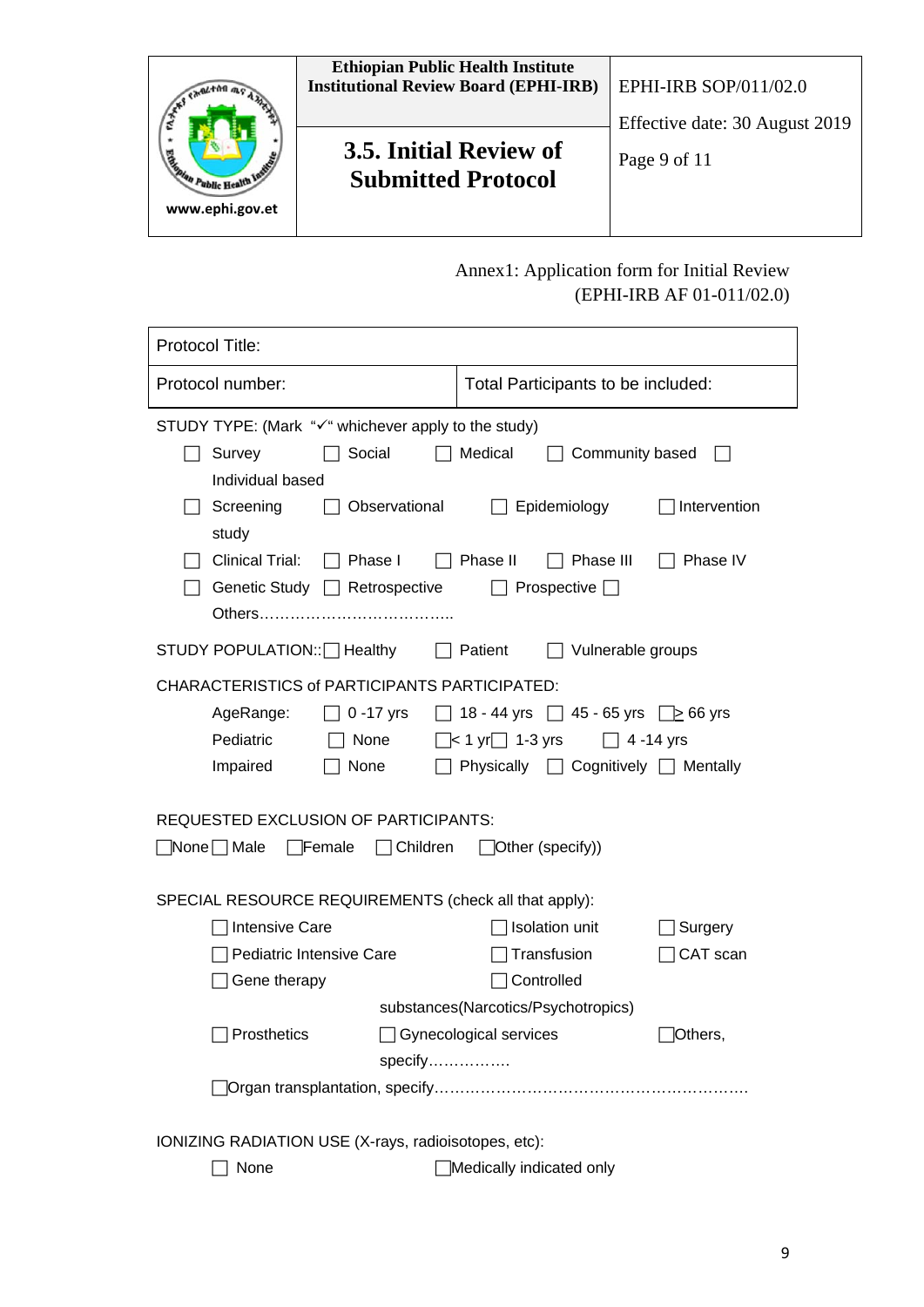| Signal Public Health<br>www.ephi.gov.et        | <b>Ethiopian Public Health Institute</b><br><b>Institutional Review Board (EPHI-IRB)</b><br>3.5. Initial Review of<br><b>Submitted Protocol</b> | <b>EPHI-IRB SOP/011/02.0</b><br>Effective date: 30 August 2019<br>Page 10 of 11 |  |
|------------------------------------------------|-------------------------------------------------------------------------------------------------------------------------------------------------|---------------------------------------------------------------------------------|--|
| INVESTIGATIONAL NEW DRUG (IND) / DEVICE (IDE): |                                                                                                                                                 |                                                                                 |  |

| None                       | 1IND       | <b>IDE</b>          |  |  |
|----------------------------|------------|---------------------|--|--|
|                            | FDA No.:   | FDA No:             |  |  |
|                            | Name:      | Name:               |  |  |
|                            | Sponsor:   | Sponsor:            |  |  |
|                            | Holder:    | Holder:             |  |  |
| <b>PROCEDURE USE:</b>      | ∏Invasive  | <b>Non-invasive</b> |  |  |
| MULTI-SITE COLLABORATION:  | <b>YES</b> | NO.                 |  |  |
| FINANCIAL DISCLOSURE:      | <b>YES</b> | NO.                 |  |  |
| INSTITUTE RESEARCH CONTACT |            |                     |  |  |
|                            |            |                     |  |  |
|                            |            |                     |  |  |
|                            |            |                     |  |  |
|                            |            |                     |  |  |
|                            |            |                     |  |  |